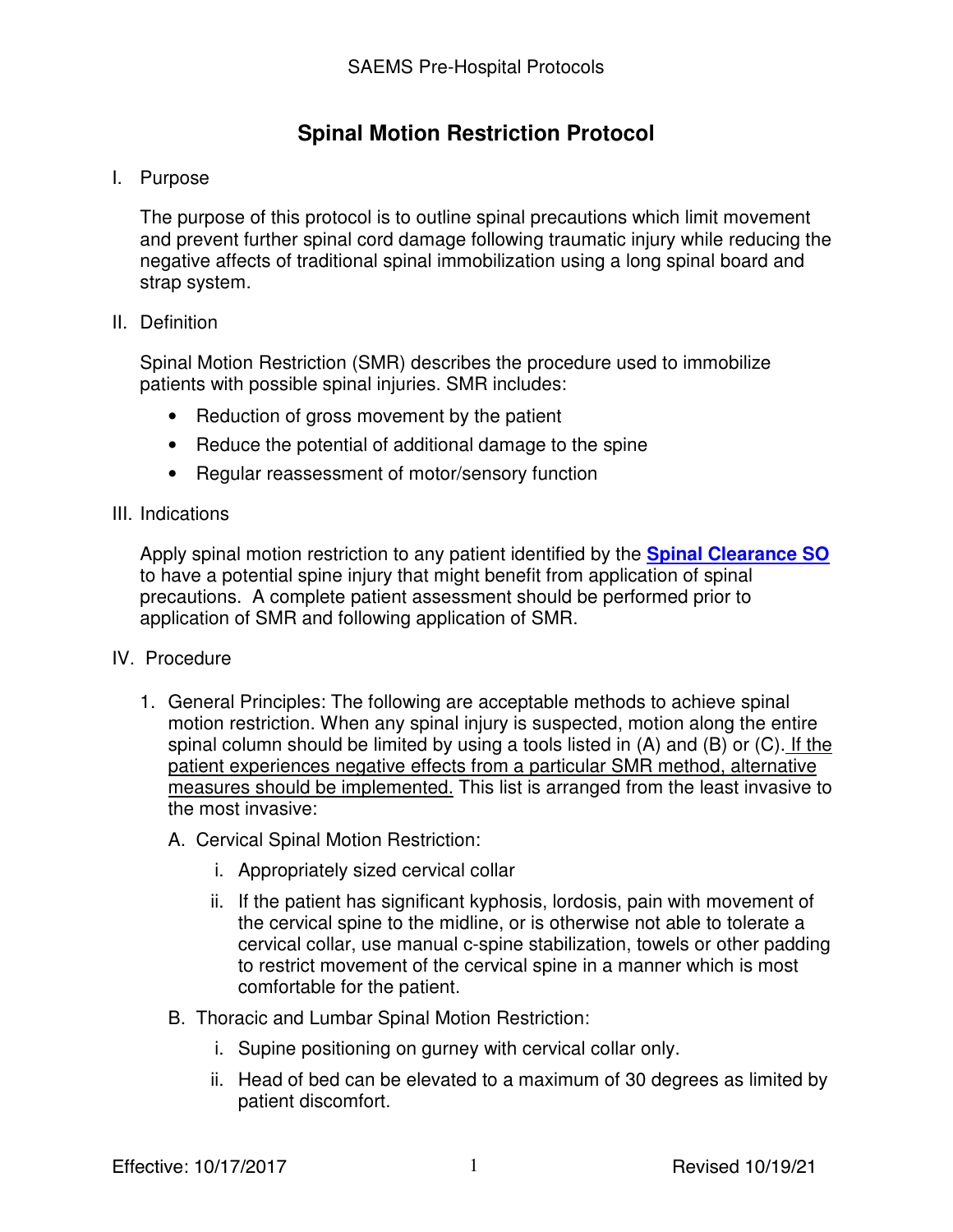- C. Options for Cervical, Thoracic, and Lumbar Spinal Motion Restriction
	- i. Position with vacuum mattress device splinting from head to toe
	- ii. Child car seat with appropriate supplemental padding
	- iii. Supine positioning on scoop stretcher or long backboard, secured with strap system and appropriate padding including head blocks.
- 2. Procedural Steps:
	- a. Provide manual stabilization to restrict gross head movement. Alert, cooperative patients without cognitive impairment may be allowed to selflimit movement with or without collar, especially if already ambulating before your arrival.
	- b. Place appropriately sized cervical collar.
	- c. Obtain history and perform careful examination to evaluate for complaints of pain, numbness, or tingling as well as GCS neurologic deficits, spine tenderness, deformity or painful distracting injury.
	- d. Extricate patient while limiting flexion, extension, rotation, and distraction of the spine. Tools such as pull sheets, scoop stretchers, and other flexible devices may be used as needed. Long backboards with low friction surfaces may result in more spine movement from torso and head slippage. These should have limited utilization.
	- e. If the patient is to be transported on a hard device, apply adequate padding to prevent tissue ischemia and increase patient comfort.
	- f. Repeat your neurologic examination and regularly reassess motor/sensory function.
	- g. Consider the use of  $SpO<sub>2</sub>$  and  $EtCO<sub>2</sub>$  to monitor respiratory function.
	- h. For pediatric patients 6 years of age and younger or < 60 pounds requiring spinal motion restriction, transport in a pediatric restraint system. Utilize pediatric restraint systems for older/larger children when appropriate and if they fall within the device's recommended range.
	- i. Apply padding and cervical collar as tolerated to minimize the motion of the child's spine. Rolled towels may be used for very young children or those who do not tolerate a collar.
	- j. For pediatric patients found in car seats, use the following if spinal motion restriction is indicated:
		- Infants restrained in a rear-facing car seat may remain in car seat if not compromised and their condition allows (no signs of respiratory distress or shock).
		- Children restrained in a car seat (with a high back) may be immobilized and extricated in the car seat; however once removed from the vehicle, the child should be placed in spinal motion restriction.